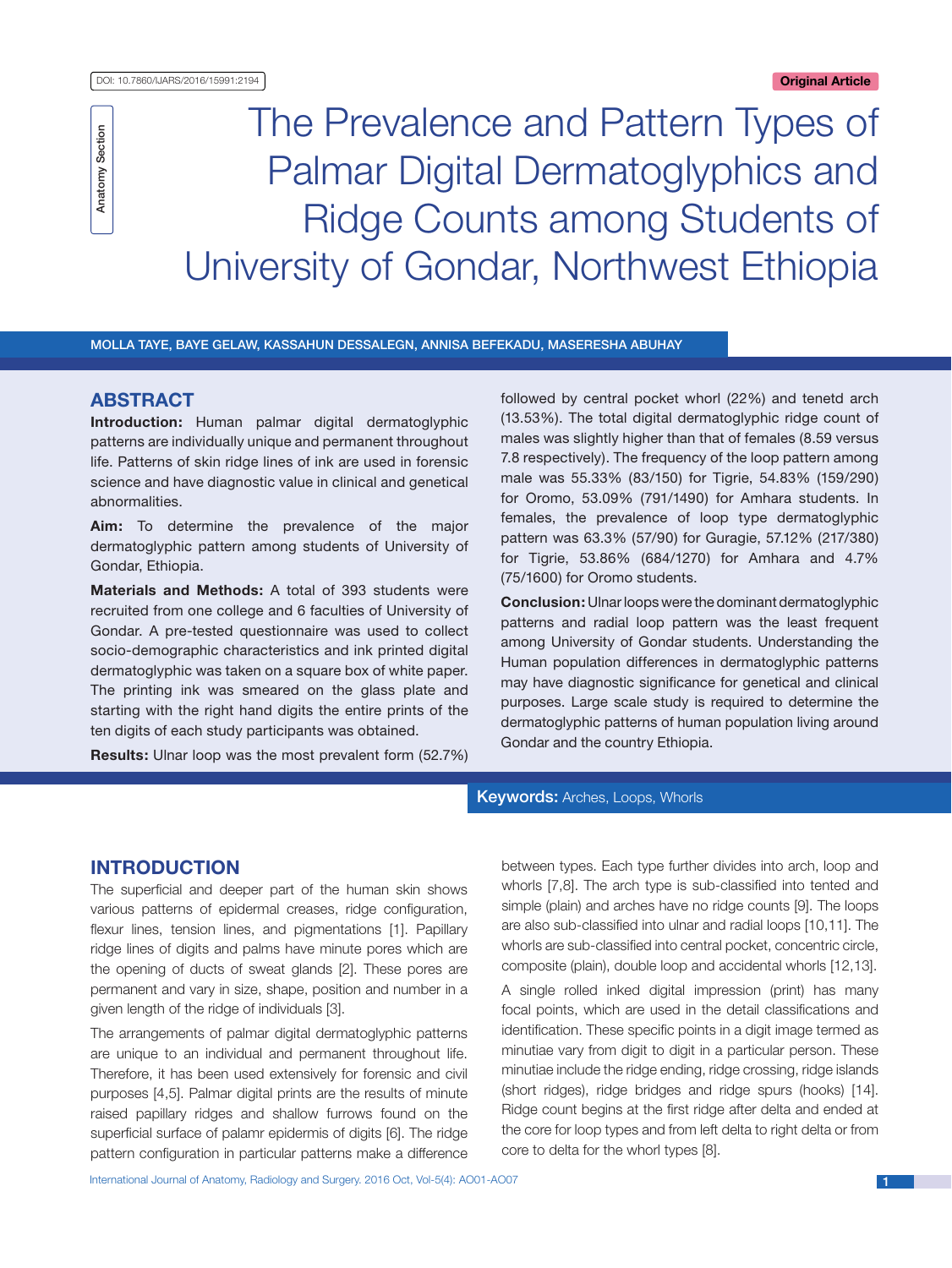Although, palmar digital dermatoglyphic patterns and its characteristic variability among populations have been studied extensively in the developed world, to our knowledge there are no population based studies reported in the study area in particular and in Ethiopia in general. Hence, the aim of this study was to determine the frequency of palmar digital dermatoglyphic patterns, to identify and compare the major and subtypes of palmar digital dermatoglyphics and to investigate the total ridge count among University of Gondar students.

# **Material and Methods**

## **Study Area**

The study was conducted at University of Gondar located 739 km from the capital-city, Addis Ababa. The town lies on the average at 2,200 m above sea level.

#### **Study Design and Period**

A cross-sectional survey was conducted for the duration of 2 months from 1<sup>st</sup> of January to 28<sup>th</sup> of February 2010.

#### **Sample Size**

The total number of regular students registered at University of Gondar by the year 2010 was 10761. The sample size was determined using a single population proportion formula as follows:

 $N = z^2 p (1-p)/w^2;$ 

where  $N =$  the number of sampled students;

 $Z =$  Standard normal distribution value at 95 % CI which is 1.96;

 $P =$  proportion of the study population estimated to have a particular characteristics of finger prints (since there was no other study conducted in the area, we used a 50% prevalence);

 $W =$  the margin of error, taken as 5%.

The calculated sample size was 384 but considering a 10% non-response rate, the required sample size was determined 422.

## **Sampling Methods**

The University of Gondar had one college and 6 faculties which were used as a frame for selecting sampled students within each department. Six out of 32 departments were selected using the lottery method. From each department, first year to 4<sup>th</sup> year classes were selected by random sampling technique. Each student enrolled in the study was selected from each class following the roster/register of the student list and asked to participate in the study on voluntary bases. Among the 422 students, 29 were found insignificant in number to represent the respective ethnic group were they belong and were excluded from the study making the final sample size 393 students.

## **Demographic Data Collection**

A structured and pre-tested questionnaire was prepared and used to collect socio-demographic characteristics of students such as age, sex and ethnicity.

#### **Dermatoglyphic Data Collection and Processing**

Using a six by six centimeter square box papers, impressions of palmar digital dermatoglyphics for the right and left digits were collected. After cleaning and drying individual's digit, the printing ink was smeared on the glass plate and individuals were asked to stand in front of it, at a forearm's length from the digital printing device, and instructed to stand on the right side, rear of the person taking the digital prints and asked to look at some distant objects. Starting with the right hand digits; right pollex (thumb), right digitus secoundus manus (index finger), right digitus medius/tertius (middle finger), right digitus annularis (ring finger), right digitus minimus manus (little finger) followed by left manus (hand) digits; left pollex (left thumb), left digitus secoundus manus (left index finger), left digitus medius/tertius (left middle finger), left digitus annularis (left ring finger), and left digitus minimus manus (left little finger) of the study subjects were grasped sequentially and separately applied on the ink smeared plate, rolled from nail to nail (from one side to the other side) and then the rolled inked digits were transferred and placed into a square box area of the questionnaire and rolled again from one side to the other to obtain impression of digits (finger prints). Finally, Plain prints were printed last at the bottom of the square box area.

#### **Ethical Consideration**

The study was commenced after ethically approved by the ethical review committee of the College of Medicine and Health Sciences, University of Gondar. Each College, faculty and department was communicated using a permission letter that had reference number CMHS/31/644/02 obtained from the Dean's office of the College of Medicine and Health Sciences, University of Gondar. Prior data collection, study subjects were properly explained about the purpose and the intended use of the study. Both verbal and written consent were obtained from each study participant.

# **Results**

# **Sociodemographic Characteristics and Ethnic Groups**

Total three hundred-ninety three students were involved in this study. Two hundred-three (51.7%) were males and the other 190 (48.3%) were females. The age distribution ranges from 18-35 years. The study participants were from Amhara, Guragie, Oromo and Tigrie ethnic groups. Two hundredseventy six (70.2%) were from Amhara, 53 (13.5%) Tigrie, 45 (11.5%) Oromo, and 19 (4.8%) Guragie.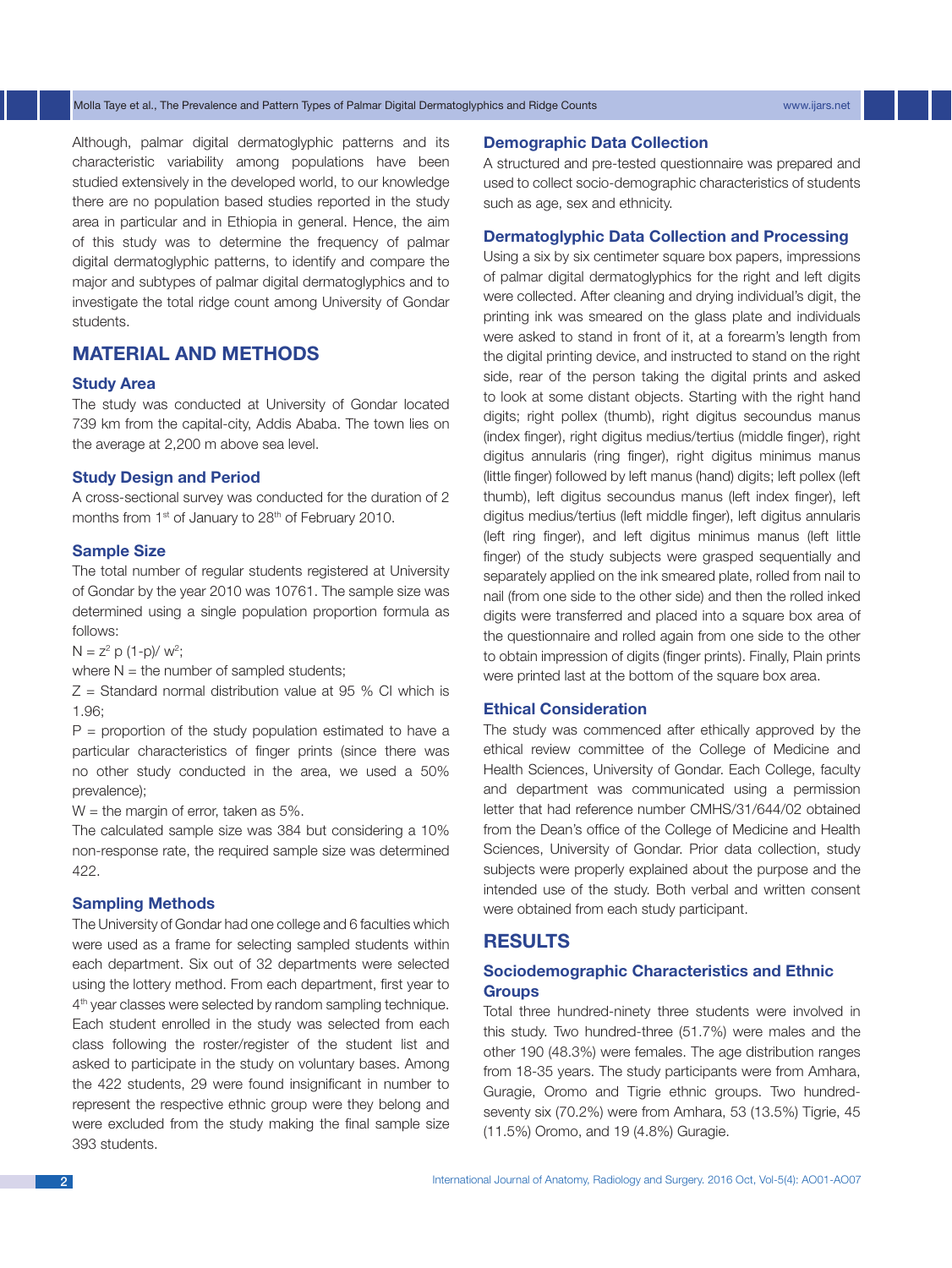## www.ijars.net Molla Taye et al., The Prevalence and Pattern Types of Palmar Digital Dermatoglyphics and Ridge Counts

## **Digital Dermatoglyphic Prevalence**

The frequency of the loop types were 2119 (53.9%), followed by the whorl types 1193 (30.36%), and the arch types 618

|               | <b>Pattern Types</b>       | <b>Male</b><br>$(n=2030)$<br>digits) |               |      | Female<br>$(n=1900)$<br>digits) | <b>Total</b> |               |  |  |
|---------------|----------------------------|--------------------------------------|---------------|------|---------------------------------|--------------|---------------|--|--|
|               |                            | N                                    | $\frac{0}{0}$ | N    | $\frac{0}{0}$                   | N            | $\frac{0}{0}$ |  |  |
| Archs         | Tented arch                | 255                                  | 12.6          | 277  | 14.6                            | 532          | 13.5          |  |  |
|               | Simple (plain)<br>arch     | 25                                   | 1.2           | 61   | 3.2                             | 86           | 2.2           |  |  |
| Loops         | Ulnar loop                 | 1056                                 | 52            | 1017 | 53.5                            | 2073         | 52.7          |  |  |
|               | Radial loop                | 30                                   | 1.5           | 16   | 0.84                            | 46           | 1.2           |  |  |
| <b>Whorls</b> | Central pocket<br>whorl    | 457                                  | 22.5          | 408  | 21.5                            | 865          | 22.0          |  |  |
|               | Composite<br>whorl         | 104                                  | 5.1           | 46   | 2.42                            | 150          | 3.8           |  |  |
|               | Concentric<br>circle whorl | 34                                   | 1.7           | 16   | 0.84                            | 50           | 1.3           |  |  |
|               | Double loop<br>whorl       | 69                                   | 3.4           | 59   | 3.10                            | 128          | 3.3           |  |  |
| Total         |                            | 2030                                 | 100           | 1900 | 100                             | 3930         | 100           |  |  |

**[Table/Fig-1]:** Frequency distribution of subtype patterns obtained from 3930 palmar digital dermatoglyphics among University of Gondar students.

(15.73%). Among male students, the frequency of the loop type pattern, whorl type and arch type were 1086 (53.5%), 664 (32.71%), and 280 (13.79%) respectively. On the other hand, the frequency of pattern types in females were 1033 (54.37%) for the loop type, 529 (27.84%) for the whorl type and 338 (17.79%) for the arch type [Table/Fig-1].

# **The Frequency Distribution of Dermatoglyphic Sub Type Patterns by Sex and Ethnicity**

The prevalence of the loop type dermatoglyphic was 53.44% (147/276) for the Amhara students, 56.6% (30/53) for the Tigrie students, 51.1% (23/45) for the Oromo students and 57.89% (11/19) for the Guragie students. Among the Amhara students, the frequency of arch type dermatoglyphic pattern was 12.7% (189/1490 digits) among male students and 2.8% (35/1270 digits) among females. The prevalence of ulnar loop types were 51.7% (770/1490 digits) in males and 53.4% (678/1270 digits) in females [Table/Fig-2]. Among the Oromo students, the prevalence of tented arch types were 10% (29/290 digits) in male and 24.4% (39/160 digits) in females. A 53.45% (155/290 digits) ulnar loop type frequency was observed in male compared with a 46.9% (75/160 digits) prevalence in females. The frequency pattern among Guragie students revealed that tented arch types were 12% (12/100 digits) among males and 13.3% (12/90 digits) in females.

|         |        |                                                                                                                                             | <b>TA</b>       | S/PA           | <b>UL</b> | <b>RL</b>                | <b>CPW</b> | <b>CMW</b>               | <b>CCW</b>               | <b>DLW</b>               | <b>Arch</b> | Loop  | <b>Whorl</b> |
|---------|--------|---------------------------------------------------------------------------------------------------------------------------------------------|-----------------|----------------|-----------|--------------------------|------------|--------------------------|--------------------------|--------------------------|-------------|-------|--------------|
| Amhara  | Male   | $No = 1490$                                                                                                                                 | 189             | 8              | 770       | 21                       | 330        | 92                       | 31                       | 49                       | 197         | 791   | 502          |
|         |        | $\%$                                                                                                                                        | 12.7            | 0.54           | 51.7      | 1.41                     | 22.15      | 6.2                      | 2.08                     | 3.3                      | 13.22       | 53.09 | 33.69        |
|         | Female | No=1270                                                                                                                                     | 164             | 35             | 678       | 6                        | 287        | 40                       | 15                       | 45                       | 199         | 684   | 387          |
|         |        | $\%$                                                                                                                                        | 12.9            | 2.8            | 53.4      | 0.5                      | 22.6       | 3.15                     | 1.2                      | 3.5                      | 15.67       | 53.86 | 30.47        |
|         | Total  | 2760                                                                                                                                        | 353             | 43             | 1448      | 27                       | 617        | 132                      | 46                       | 94                       | 396         | 1475  | 889          |
| Tigrie  | Male   | $No = 150$                                                                                                                                  | 25              | 3              | 80        | 3                        | 33         | $\overline{\phantom{a}}$ | $\overline{\phantom{a}}$ | 6                        | 28          | 83    | 39           |
|         |        | $\%$                                                                                                                                        | 16.7            | $\overline{2}$ | 53.3      | $\overline{2}$           | 22         | $\overline{\phantom{a}}$ | ٠                        | 4                        | 18.67       | 55.33 | 26           |
|         | Female | $No = 380$                                                                                                                                  | 62              | 21             | 210       | $\overline{7}$           | 67         | $\overline{\phantom{a}}$ | ٠                        | 13                       | 83          | 217   | 80           |
|         |        | $\%$                                                                                                                                        | 16.3            | 5.5            | 55.3      | 1.8                      | 17.6       | $\overline{\phantom{a}}$ | $\overline{\phantom{a}}$ | 3.4                      | 21.84       | 57.12 | 21.05        |
|         | Total  | 530                                                                                                                                         | 87              | 24             | 290       | 10                       | 100        | $\overline{\phantom{0}}$ | $\overline{\phantom{a}}$ | 19                       | 111         | 300   | 119          |
| Oromo   | Male   | $No = 290$                                                                                                                                  | 29              | 9              | 155       | $\overline{4}$           | 80         | 5                        | $\overline{2}$           | 6                        | 38          | 159   | 93           |
|         |        | $\%$                                                                                                                                        | 10 <sup>°</sup> | 3.1            | 53.45     | 1.4                      | 27.6       | 1.7                      | 0.7                      | 2.1                      | 13.10       | 54.83 | 32.07        |
|         | Female | $No = 160$                                                                                                                                  | 39              | $\overline{4}$ | 75        | $\overline{\phantom{a}}$ | 37         | 3                        | $\mathbf{1}$             | $\mathbf{1}$             | 43          | 75    | 42           |
|         |        | $\%$                                                                                                                                        | 24.4            | 2.5            | 46.9      | $\overline{\phantom{a}}$ | 23.13      | 1.9                      | 0.63                     | 0.63                     | 26.88       | 46.9  | 26.25        |
|         | Total  | 450                                                                                                                                         | 68              | 13             | 230       | $\overline{4}$           | 117        | 8                        | 3                        | $\overline{7}$           | 81          | 234   | 135          |
| Guragie | Male   | $No = 100$                                                                                                                                  | 12              | 5              | 51        | $\overline{2}$           | 14         | 7                        | $\mathbf{1}$             | 8                        | 17          | 53    | 30           |
|         |        | %                                                                                                                                           | 12              | 5              | 51        | $\overline{2}$           | 14         | $\overline{7}$           | 1                        | 8                        | 17          | 53    | 30           |
|         | Female | $No = 90$                                                                                                                                   | 12              | 1              | 54        | 3                        | 17         | 3                        | $\sim$                   | $\overline{\phantom{a}}$ | 13          | 57    | 20           |
|         |        | $\%$                                                                                                                                        | 13.3            | 1.1            | 60        | 3.3                      | 18.9       | 3.3                      | ٠                        | $\overline{\phantom{a}}$ | 14.44       | 63.33 | 22.22        |
|         | Total  | 190                                                                                                                                         | 24              | 6              | 105       | 5                        | 31         | 10                       | $\mathbf{1}$             | 8                        | 30          | 110   | 50           |
|         |        | [Table/Fig-2]: Comparison of the pattern frequency variations and distribution of digital dermatoglyphic sub types by sex and ethnic groups |                 |                |           |                          |            |                          |                          |                          |             |       |              |

(frequency patterns; n=3930 digits).

TA=Tented arch; S/PA=Simple (plain) arch; UL=Ulnar loop; RL=Radial loop; CPW=Central pocket whorl; CMW=Composite whorl; CCW=Concentric whorl; DLW=Double loop.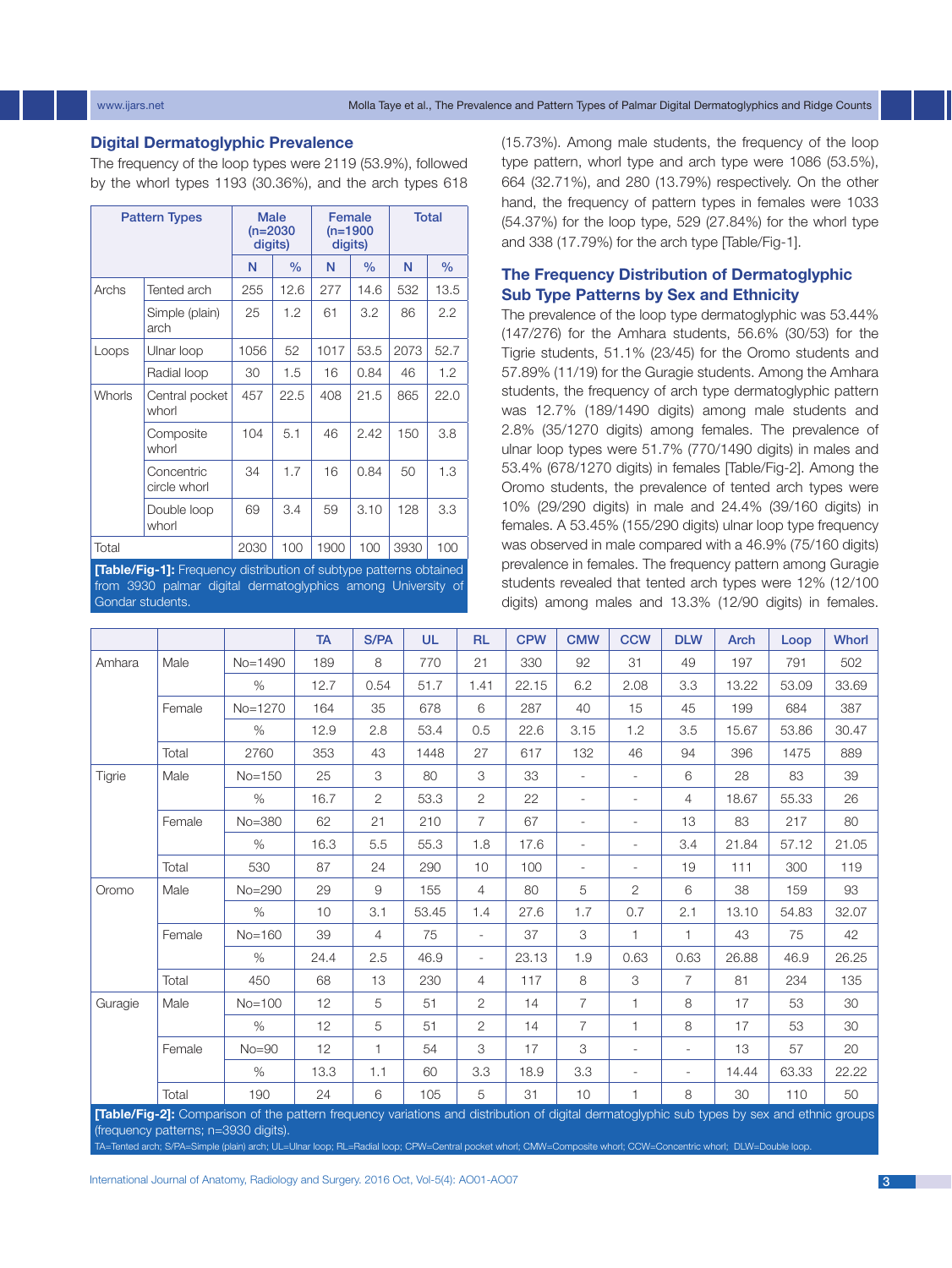#### Molla Taye et al., The Prevalence and Pattern Types of Palmar Digital Dermatoglyphics and Ridge Counts www.ijars.net

Simple (plain) arch types were 5% (5/100 digits) in male and 1.1% (1/90 digits) in females. The ulnar loop types were 51% (51/100 digits) in male and 60% (54/90 digits) in females. The Tigrie students demonstrated 16.7% (25/150 digits) tented arch types in male and 16.3% (62/380 digits) in females. The prevalence of simple (plain) arch types were 2% (3/150 digits) in males and 5.5% (21/380 digits) in females. The frequency of ulnar loop types were 53.3% (80/150 digits) in males and 55.3% (210/380 digits) in females [Table/Fig-3].

## **Frequency Patterns in Right Hand vs Left Hand Digits**

Amhara student's right hand digits showed an 11.09% of the arch types, 57.9% of loop types and 31.01% of the whorl type. In the left hand of the Amhara students, 17.61% arch type, 48.98% loop type and 33.41% whorl type digits were observed. The right hand digits of the Oromo students showed 15.11% arch types, 53.33% loop types, 31.16% whorl types and in the left hand digits 20.89% arch types, 50.67% loop types and 28.44% whorl type digits were observed. In Guragie student's right hand, the prevalence of the arch types, loop types, and whorl type's digits were 13.68%, 57.89%, and 28.42% respectively. In the left hand of the Guragie students the arch type accounted for 17.89%, loop types for 28.42% and the whorl types for 24.21%. The Tigrie students right hand digits depicts an arch type digits of 15.47%, loop type 60%, whorl types 24.53% and in the left hand the arch types were 26.42%, loop types 53.21% and the whorl types 20.38%.

## **Digit by Digit Specific Distribution of Dermatoglyphic Patterns**

Dermatoglyphic prevalence and subtype proportion among

male students showed that the tented arch types were with high frequency on digitus secundus (29%; 74/255) and least frequent on pollex (5.1%; 13/255). The prevalence of simple (plain) arch type digits was 48% (12/25), high on digitus minimus manus. Ulnar loop types were 25.7% (271/1056) with high prevalence on digitus minimus manus. The radial loop types were 70% (21/30) with high proportion on digitus secundus and least prevalent on digitus medius 3.3% (1/30).

The dermatoglyphic intra-digital frequency among male students showed that the subtype tented arch was 100% limited to digitus minimus (little fingers). The occurrence of the ulnar loop type was high on digitus secundus (99.6%). Among the whorl type digits, the central pocket whorl type (87.85%) was frequent on digitus minimus and that of the composite whorl types (28.35%) was prevalent on pollex. In females, the subtype tented arch (93.05%) was highly prevalent on digitus minimus [Table/Fig-4].

# **Association of Digital Dermatoglyphic Pattern Characteristics with Gender**

In this study, the frequency distribution of the arch type dermatoglyphic pattern was high (17.8%) in female students compared with males (13.8%) and the loop type pattern prevalence was relatively similar in both male and female students (53.5% versus 54.4% respectively). The prevalence of the whorl type dermatoglyphic patterns was 32.7% in male and 27.8% in female students. Moreover, digital dermatoglyphic pattern was significantly associated with gender (p<0.001).

| <b>Digits</b> | Archs<br>$(n=280)$ |       |                          | <b>Loops</b><br>$(n=1086)$ |                | <b>Whorls</b><br>$(n=664)$ |            |            |            | <b>Archs</b><br>$(n=338)$ |       | Loops<br>$(n=1033)$ |           | <b>Whorls</b><br>$(n=529)$ |                |                          |                 |
|---------------|--------------------|-------|--------------------------|----------------------------|----------------|----------------------------|------------|------------|------------|---------------------------|-------|---------------------|-----------|----------------------------|----------------|--------------------------|-----------------|
|               |                    | Ta    | S/Pa                     | UL                         | <b>RL</b>      | <b>CPW</b>                 | <b>CMW</b> | <b>CCW</b> | <b>DLW</b> | Ta                        | S/Pa  | UL                  | <b>RL</b> | <b>CPW</b>                 | <b>CMW</b>     | <b>CCW</b>               | <b>DLW</b>      |
| <b>PO</b>     | <b>NO</b>          | 13    | 4                        | 191                        | 3              | 100                        | 55         | 9          | 30         | 19                        | 18    | 189                 | ٠         | 86                         | 36             | 3                        | 26              |
|               | $\%$               | 5.1   | 16                       | 18.09                      | 10             | 21.88                      | 52.88      | 26.47      | 43.48      | 6.86                      | 29.51 | 18.58               | 6.25      | 21.08                      | 78.26          | 18.75                    | 44.07           |
| <b>DSM</b>    | <b>NO</b>          | 74    | 12                       | 163                        | 21             | 97                         | 17         | 9          | 15         | 60                        | 16    | 173                 | 12        | 96                         | 5              | 3                        | 16              |
|               | $\%$               | 29.02 | 48                       | 15.44                      | 70             | 21.22                      | 16.35      | 26.47      | 21.74      | 21.66                     | 26.23 | 17.01               | 75        | 23.53                      | 10.87          | 18.75                    | 27.12           |
| <b>DM</b>     | <b>NO</b>          | 72    | 5                        | 251                        |                | 55                         | 12         | 4          | 6          | 72                        | 17    | 227                 |           | 51                         | 3              | 1                        | 6               |
|               | $\%$               | 28.24 | 20                       | 23.77                      | 3.33           | 12.04                      | 11.54      | 11.76      | 8.89       | 25.99                     | 27.87 | 22.32               | 6.25      | 12.5                       | 6.52           | 6.25                     | 10.17           |
| DA            | <b>NO</b>          | 44    | 4                        | 180                        | 3              | 134                        | 17         | 9          | 14         | 59                        | 6     | 170                 |           | 126                        | $\overline{2}$ | 9                        | 10 <sup>1</sup> |
|               | $\%$               | 17.25 | 16                       | 17.05                      | 10             | 29.32                      | 16.35      | 26.47      | 20.29      | 21.29                     | 9.84  | 16.72               | 6.25      | 30.88                      | 4.35           | 56.25                    | 6.95            |
| <b>DMM</b>    | <b>NO</b>          | 52    | $\overline{\phantom{a}}$ | 271                        | $\overline{2}$ | 71                         | 3          | 3          | 4          | 67                        | 4     | 258                 | 1         | 49                         | ٠              | ٠                        |                 |
|               | $\%$               | 20.39 | $\overline{\phantom{a}}$ | 25.66                      | 6.67           | 15.54                      | 2.88       | 8.82       | 5.79       | 24.18                     | 6.67  | 25.37               | 6.25      | 12.01                      | ۰              | $\overline{\phantom{a}}$ | 1.69            |
| Total         | <b>NO</b>          | 255   | 25                       | 1056                       | 30             | 457                        | 104        | 34         | 69         | 277                       | 61    | 1017                | 16        | 408                        | 46             | 16                       | 59              |
|               | $\%$               | 91.07 | 8.93                     | 97.24                      | 2.76           | 68.83                      | 15.66      | 5.12       | 10.39      | 81.95                     | 18.05 | 98.45               | .55       | 77.13                      | 8.69           | 3.02                     | 1.15            |

**[Table/Fig-3]:** proportion and distribution of dermatoglyphic subtypes on each specific digit of the students. PO= Pollex; DSM=Digitus secundus manus; DM=Digitus medius; DA= Digitus annularis; DMM=Digitus minimus manus; TA=Tented arch; S/PA=Simple (plain) arch; UL=Ulnar loop; RL=Radial ral pocket whorl; CMW=Composite whorl; CCW=Concentric whorl; DLW=Double loop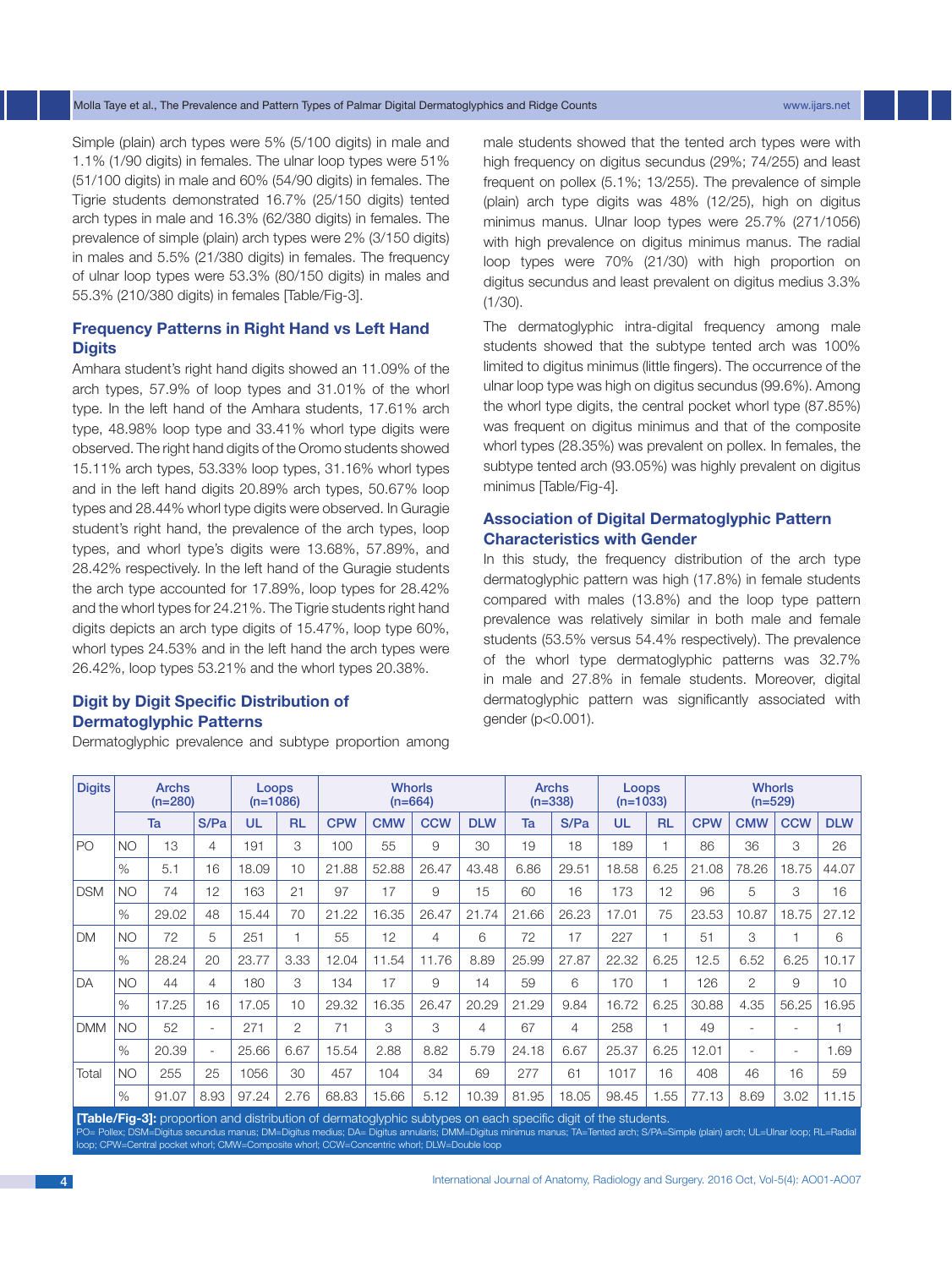www.ijars.net Molla Taye et al., The Prevalence and Pattern Types of Palmar Digital Dermatoglyphics and Ridge Counts

| <b>Digits</b> | <b>Archs</b><br>$(n=280)$ |                   |                          | <b>Loops</b><br>$(n=1086)$ |                | <b>Whorls</b><br>$(n=664)$ |            |            |            | <b>Archs</b><br>$(n=338)$ |       | Loops<br>$(n=1033)$ |           | <b>Whorls</b><br>$(n=529)$ |            |                          |            |  |
|---------------|---------------------------|-------------------|--------------------------|----------------------------|----------------|----------------------------|------------|------------|------------|---------------------------|-------|---------------------|-----------|----------------------------|------------|--------------------------|------------|--|
|               |                           | S/Pa<br><b>TA</b> |                          | UL                         | <b>RL</b>      | <b>CPW</b>                 | <b>CMW</b> | <b>CCW</b> | <b>DLW</b> | Ta                        | S/Pa  | UL                  | <b>RL</b> | <b>CPW</b>                 | <b>CMW</b> | <b>CCW</b>               | <b>DLW</b> |  |
| l PO          | <b>NO</b>                 | 13                | 4                        | 191                        | 3              | 100                        | 55         | 9          | 30         | 19                        | 18    | 189                 |           | 86                         | 36         | 3                        | 26         |  |
|               | %                         | 76.47             | 23.53                    | 98.45                      | 1.55           | 51.55                      | 28.35      | 4.64       | 15.46      | 51.35                     | 48.65 | 99.47               | 0.53      | 56.95                      | 23.84      | 1.99                     | 17.23      |  |
| <b>DSM</b>    | <b>NO</b>                 | 74                | 12                       | 163                        | 21             | 97                         | 17         | 9          | 14         | 60                        | 16    | 173                 | 12        | 96                         | 5          | 3                        | 16         |  |
|               | $\%$                      | 86.05             | 13.95                    | 88.59                      | 11.41          | 70.81                      | 12.41      | 6.57       | 10.23      | 78.95                     | 21.05 | 93.51               | 6.49      | 80                         | 4.17       | 2.5                      | 13.33      |  |
| <b>DM</b>     | <b>NO</b>                 | 72                | 5                        | 251                        | $\overline{1}$ | 55                         | 12         | 4          | 6          | 72                        | 16    | 227                 |           | 51                         | 3          | $\overline{\phantom{a}}$ | 6          |  |
|               | $\%$                      | 93.51             | 6.49                     | 99.60                      | 0.4            | 71.43                      | 15.58      | 5.19       | 7.79       | 81.82                     | 18.18 | 99.56               | 0.44      | 83.61                      | 4.92       | 1.64                     | 9.84       |  |
| <b>DA</b>     | <b>NO</b>                 | 44                | 4                        | 180                        | 3              | 134                        | 17         | 9          | 15         | 59                        | 6     | 170                 |           | 126                        | 2          | 9                        | 10         |  |
|               | $\%$                      | 91.67             | 8.33                     | 98.36                      | 1.64           | 76.57                      | 9.71       | 5.14       | 8.57       | 90.77                     | 9.23  | 99.42               | 0.58      | 85.71                      | 1.36       | 6.12                     | 6.80       |  |
| <b>DMM</b>    | <b>NO</b>                 | 52                | $\overline{\phantom{a}}$ | 271                        | 2              | 71                         | 3          | 3          | 4          | 67                        | 5     | 258                 | 1         | 49                         | ٠          |                          |            |  |
|               | $\%$                      | 100               | ۰                        | 99.27                      | 0.73           | 86.65                      | 3.70       | 3.70       | 4.94       | 93.05                     | 6.94  | 99.61               | 0.39      | 98                         | ٠          | $\overline{\phantom{a}}$ | 2          |  |
|               | <b>NO</b>                 | 255               | 25                       | 1056                       | 30             | 457                        | 104        | 34         | 69         | 277                       | 61    | 1017                | 16        | 408                        | 46         | 16                       | 59         |  |
| Total         | $\%$                      | 91.07             | 8.93                     | 97.24                      | 2.76           | 68.83                      | 15.66      | 5.12       | 10.39      | 81.95                     | 18.05 | 98.45               | 1.55      | 77.13                      | 8.69       | 3.02                     | 11.15      |  |

**[Table/Fig-4]:** Proportion and distribution of intra digital dermatoglyphic subtypes on each digit among male and female students. PO= Pollex; DSM=Digitus secundus manus; DM=Digitus medius; DA= Digitus annularis; DMMP=Digitus minimus manus; TA=Tented arch; S/PA=Simple (plain) arch; UL=Ulnar loop; RL=Radial loop; CPW=Central pocket whorl; CMW=Composite whorl; CCW=Concentric whorl; DLW=Double loop.

# **Distribution of Dermatoglyphic Patterns Among Specific Digits of Right and Left Hand of Male and Female Students**

The frequency of ulnar loop types on the right digitus minimus manus was relatively high in male (25.7%) compared with female students (23.7%). On the other hand, the prevalence of ulnar loop types was relatively low on right digitus secundus of male students (16.07%) and right digitus annularis of female students (17.32%). The prevalence of radial loop types was high on right digitus secundus manus of both male and female students (87.5% versus 100% respectively). The frequency of the whorl types on the right pollex was relatively high in male students compared with females (30.47% versus 28.46% respectively). On the left hand digits, the prevalence of ulnar loop types was relatively high on digitus minimus (25.6%) in male and female students (27.8%). The radial loop types occurrence was also high on the left digitus secundus of male students (63.64%) and female students too (63.64%). The prevalence of the whorl type was similar on the left pollex of male (27.9%) and female students (28.26%) but low on the left digitus medius of male (13.5%) and left digitus minimus of female students (8.7%).

# **Quantitative Analysis of Total Digital Dermatoglyphic Ridge Counts**

The total digital ridge count of male students (17443) was higher than the total ridge count of female students (14788). The loop type pattern ridge count (18095) was higher among male students in any of the ethnic groups than the whorl pattern ridge count (14136). The mean total digital ridge count of male students was 8.59 and that of female students was 7.78. The mean prevalence of the pollex digits ridge count was 11.18 on the left hand of male students and 11.88 on the right hand. The prevalence of the pollex digits ridge count was 10.33 for the left hand and 10.67 for the right hand of female students.

# **Discussion**

The result of the current study showed that the distribution of dermatoglyphic pattern types and total digital ridge count variation among University of Gondar students. Human fingerprints are characterized by various types of ridge patterns classified as an arch, a loop, or a whorl—each has a unique characteristic with respect to a reference point called a triradius [15]. Arches are the simplest patterns and also found rarely. Loops are formed by ridge lines that flow in from one side of the print designated as being either radial or ulnar [16]. According to Holt [17], a ridge count is the number of ridges intervening between the triradius and the core or center which cuts or touches a straight line joining these two points in a finger. Arch patterns have zero ridge count, loop pattern ridge count is obtained by counting the number of ridges between the triradius and the center or core of the pattern and whorl pattern ridge count is made from each triradius to the center of the fingerprint.

In the present study, the prevalence of loop type, whorl type and arch type patterns were 53.9%, 30.36% and 15.73% respectively. Previous report from Malawian subjects [18] reported a 54.4% prevalence of the loop type, 27.8% whorl type and 17.8% arch type for females and the loop type, the whorl type, arch type 53.5%, 32.7% and 13.7% for males respectively. The subtype patterns among University students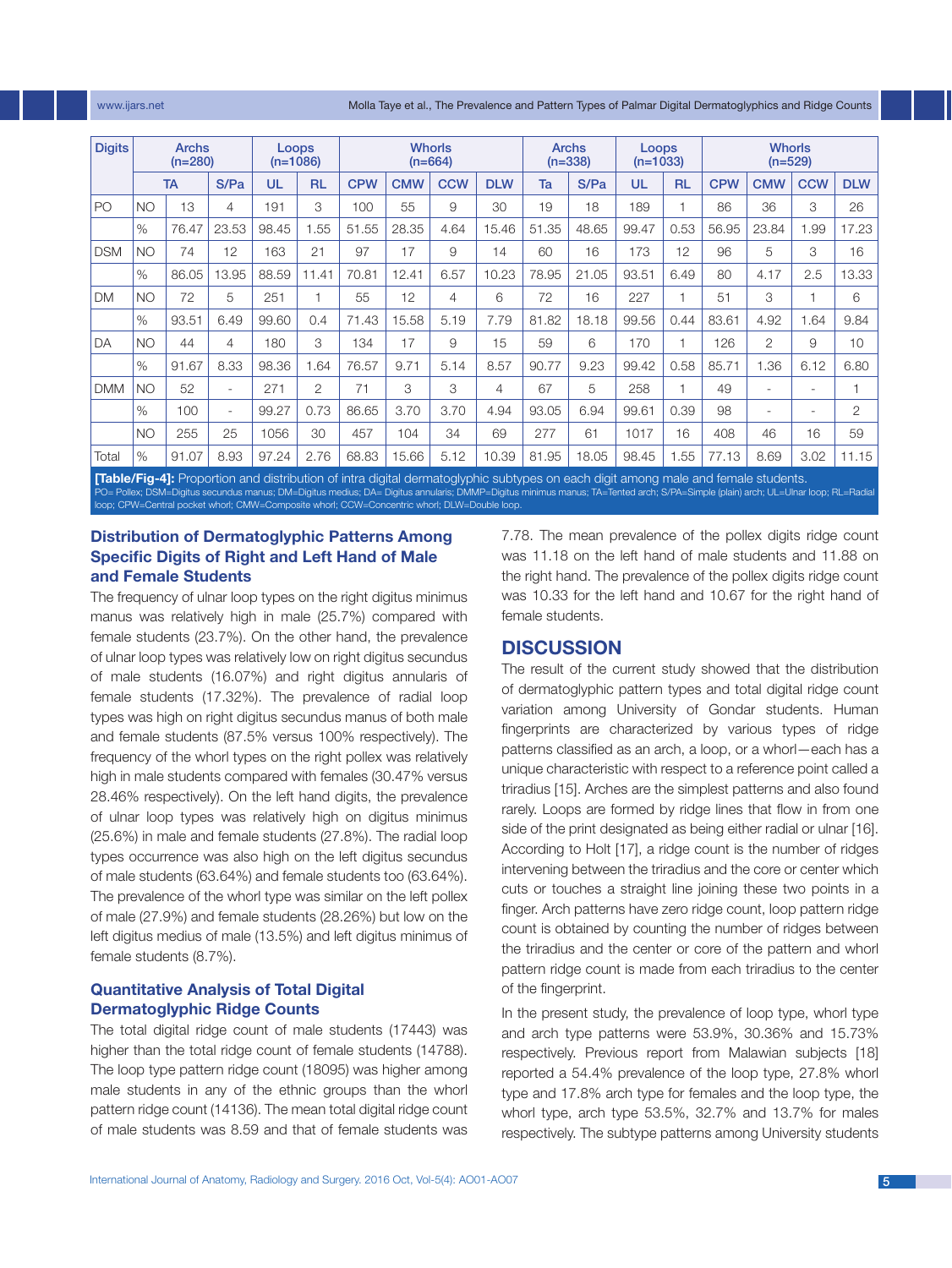#### Molla Taye et al., The Prevalence and Pattern Types of Palmar Digital Dermatoglyphics and Ridge Counts www.ijars.net

in Gondar showed a 52%, 22% and 0.12% prevalence for the ulnar loop, central pocket whorl and radial loop types respectively. Previous reports showed that the average frequency of the whorl, ulnar loop, radial loop and arch among different population was reported 25%, 70%, < 1% and 55% respectively [10]. Genetic inheritance and environmental factors determined during the  $6<sup>th</sup>$  to 11<sup>th</sup> week of development of embryo in the intrauterine life are reported as the main reasons for dermatoglyphic pattern variations [19].

In the current study, the prevalence of tented arch types and ulnar loop types were slightly higher among female than in male students but the frequency of the composite whorl type was higher in males than females. In a study conducted in India on 200 medical students, the frequency of the loop type was found higher in females (52.42%) than males (47.58%) whereas the whorls were frequent in males (55.78%) as compared to females (44.22) [19]. There are some reports that associate fingerprint patterns with the living opportunity of an individual. For example, Richard Unger's associated the presences of tented arch with wisdom were the individual develop risk and fully experience life with joy. Vernon Mahabal declares two or more tented arches dwell on the finger tips of the 'enthusiasts' [20].

The tented arch types were nearly equal by prevalence in male and female students within the different ethnic groups of University of Gondar students. The simple arch type patterns were more prevalent in female Amhara, Oromo, and Tigrie students than males. Contrarily, the simple arch type prevalence was relatively higher in male than female Guragie students. There are reports that documented that certain fingerprint patterns appear with great frequency among certain ethnic heritages. European and African have shown a predominance of loop pattern, Pacific Island races linked with whorl, while arch pattern is associated with Eskimos, persons from Scandinavia, and the Bushmen of Central Africa [20].

The quantitative digital ridge count indicates a higher amount of ridge count among Amhara male than that of females. Greater amount of ridge count was also observed among Oromo males than females and among Guragie males compared with females. Among Tigrie students, increased amount of ridge count was seen in females than that of males. The total ridge count data showed that males had higher ridge count compared to females. One possible reason could be the fast and slow regression of the palmar volar pad at the  $10<sup>th</sup>$  and 11<sup>th</sup> week of gestation period [21]. Acree's demonstrated the significant differences in the loop ridge count of male subjects compared to that of female subjects. However, Angela Bell reported that no significant mean difference in the loop ridge counts across gender. Another report found that males tend to have more ridge counts than females [22,23].

## **Conclusion**

The prevalence of the loop type dermatoglyphic patterns was the dominant patterns among University of Gondar students. The quantitative total digital dermatoglyphic ridge count of males was higher than females. Further study with emphasis on papillary (epidermal) ridge line configuration and their relationship with genetics and acquired diseases relations are recommended.

## **Acknowledgements**

We are very much great full to all students involved in this study.

# **Author's contribution**

This work was carried out in collaboration between all authors. MT conceived the study, undertook all laboratory works. Author BG prepared the final manuscript for publication. Authors KD and AB managed the literature search. Author MA involved in the study design. All authors read and approved the final manuscript.

#### **References**

- [1] Hassanzadeh M, Raoofian R, Abutorabi R, Hosseini H. Dermatoglyphic assessement in Down and Klinefelter syndromes. *Iranian Journal of Medical Sciences*. 2007;32(2):105.
- [2] Crawford M, Duggirala R. Digital dermatoglyphic patterns of Eskimo and Amerindian populations: relationships between geographic, dermatoglyphic, genetic, and linguistic distances. *Human Biology*. 1992;64(5):683-704.
- [3] Samia A, Temtamy. Diagnostic significance of dermatoglyphics on certain dirt defects. Progress in dermatoglyphic research, New York, 1982.
- [4] Demon A. Finger print classification in forensic science. www. acdemon.com/essay-fingerprint-classifications-in--/61802. 2005.
- [5] Ekanem E, Eluwa M, Udoaffah G, Ekanem T, Akpantah A. Digital dermatoglyphic patterns of Annang Ethnic group in Akwa Ibom state of Nigeria. *The international journal of Biological Anthropology*. 2009;3(1):8.
- [6] Sanna E, Usai E, Soro M, Floris G. Quantitative digital dermatoglyphics in males and females of four Sardinian linguistic groups. *The international journal of Biological Anthropology*. 2005;20(1):1-11.
- [7] Jantz R, Brehme H. Finger and palmar dermatoglyphics of a Yoruba (Nigeria) sample. *Annales of Human Biology.*  1978;5(6):539-46.
- [8] Henery E. Classification and uses of finger prints. Digital edition. London, 2004. http://galton.orgbyGavantredoux.
- [9] Arrieta M, Ibarrondo M, Lostao C. Digital dermatoglyphics in the Basque population: Univariate and multivariate comparison with other Spanish populations. *Am J Phys Anthropol.* 1987;73:89- 98.
- [10] Narahari S, Padmaja JS. Finger and palmar dermatoglyphic study among the Bondos of Orissa. *Anthropologist*. 2006;8(4):237- 40.
- [11] Kawagoe M, Tojo A. Finger print pattern classification and pattern recognition. Pergamon Press, Oxford. 1984;17(3):295- 303.